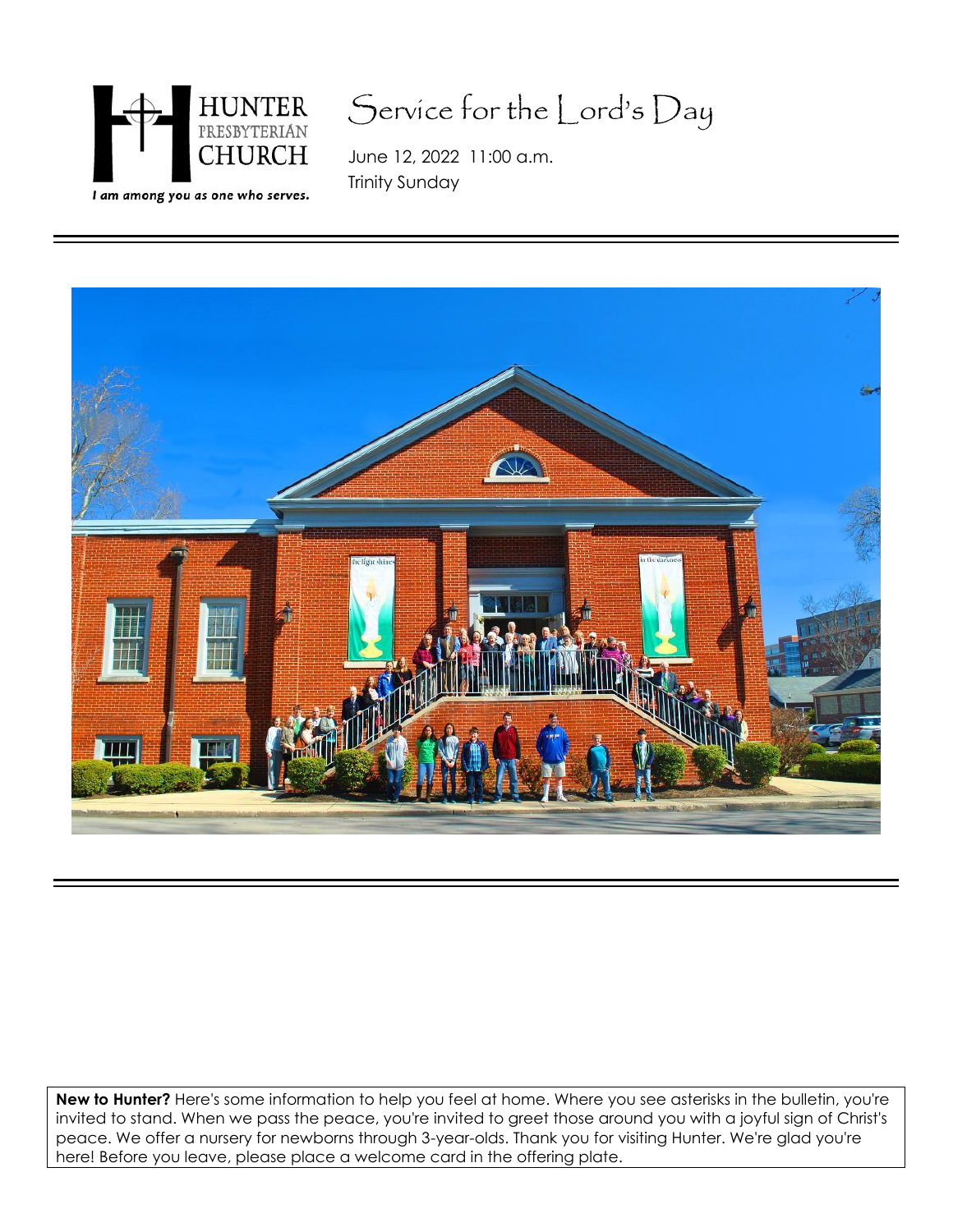## GATHERING AROUND THE WORD

Prelude The Cherwien "O Worship the King" arr. David Cherwien

Chiming of the Hour

Welcome & Announcements

\*Call to Worship

O Christ, we pray for the world for which you died and rose again.

#### **We celebrate the Earth you have entrusted to us.**

We acknowledge that our way of life continues to threaten your wondrous Creation.

### **Come among us, O Risen Christ.**

Till the soil of our hearts, and plant seeds of courage and vision to serve and tend the planet – your garden.

#### **Amen.**

| Choral Introit | "We, the Lord's People"       | Mark Schwiezer |
|----------------|-------------------------------|----------------|
| *Hymn 14       | "For the Beauty of the Earth" | DIX.           |

#### Prayer of Confession

**Most holy and merciful God, we confess to you and to one another that we have sinned against** you and your Creation by our own fault in thought, word, and deed; by what we have done, and by **what we have left undone. We confess that the earth groans under the wounds of environmental abuse. We confess that we have failed to care for your Creation, leaving the scars of our dominion where once sang your glory. Accept our repentance, Lord, for the wrongs we have done. For our refusing to see the needs and suffering of your Creation, and our indifference to injustice and** cruelty, forgive us. Accomplish in us, O God, the work of your salvation that we may show forth your **glory to the world. Amen.**

*(moment for silent reflection)*

Assurance of Pardon

\*Hymn #583 "Glory to God" GLORIA (sing thru 2x, once in English, once in Latin)

\*Passing of the Peace

May the peace of our Lord Jesus Christ be with you all. **And also with you.**

## HEARING THE WORD

| Prayer for Illumination                   |                                   |                |
|-------------------------------------------|-----------------------------------|----------------|
| Reading from the Old Testament            | Micah 1:1-7                       | (O.I., p. 861) |
| Reading from the Old Testament            | Micah 2:12-13                     | [O.I., p. 863] |
| Holy Wisdom. Holy Word. Thanks be to God. |                                   |                |
| Message                                   | "Gathering Up the Sacred Remnant" | Leah Schade    |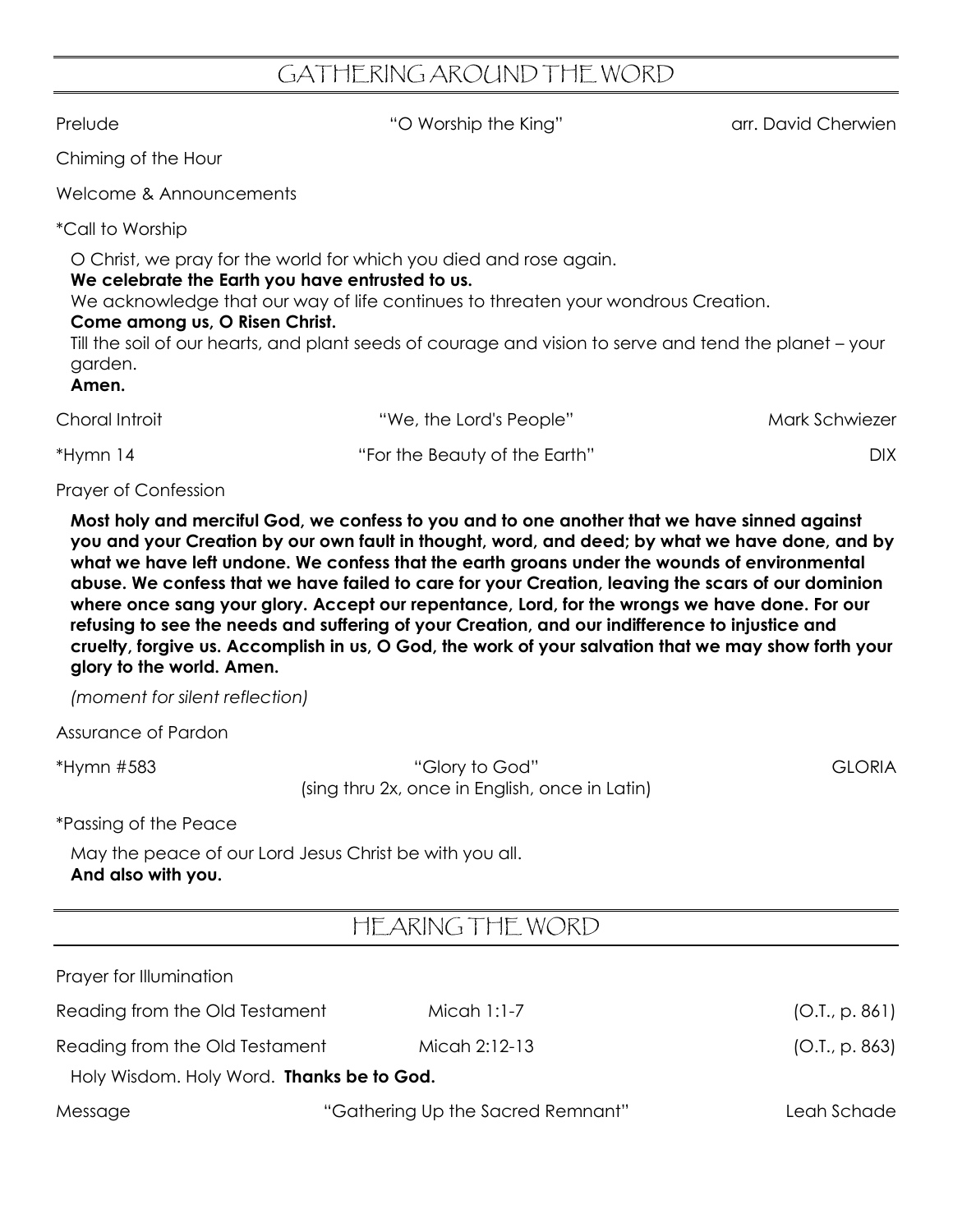## RESPONDING TO THE WORD

| Choral Anthem                       | "Grant Peace, We Pray"                            | Felix Mendelssohn  |
|-------------------------------------|---------------------------------------------------|--------------------|
| Sharing Our Joys and Concerns       |                                                   |                    |
| Prayers of the People               |                                                   |                    |
| Presenting Our Tithes & Offerings   |                                                   |                    |
| Offertory                           | "Lord, I Want to Be a Christian"                  | arr. Mary McDonald |
| Prayer of Thanksgiving & Dedication |                                                   |                    |
| *Hymn 24                            | "God, Who Stretched the Spangled Heavens"         | <b>HOLY MANNA</b>  |
| *Charge & Benediction               |                                                   |                    |
| *Hymn 587                           | "Alleluia!"                                       | CELTIC ALLELUIA    |
| Postlude                            | "The Heavens Declare the Glory of God" (Psalm 19) | Benedetto Marcello |
| Depart in Peace                     |                                                   |                    |
|                                     |                                                   |                    |

\*Please stand as you are able.

Household Prayer: O blessed Trinity, in whom we know the maker of all things seen and unseen, the Savior of all both near and far: By your Spirit enable us to worship your divine majesty, so that with all the company of heaven we may magnify your glorious name, saying:  $\boxdot$  bly, holy.  $\bigcirc$  lory to you,  $O$   $\bigcup$  ord most high. Amen.